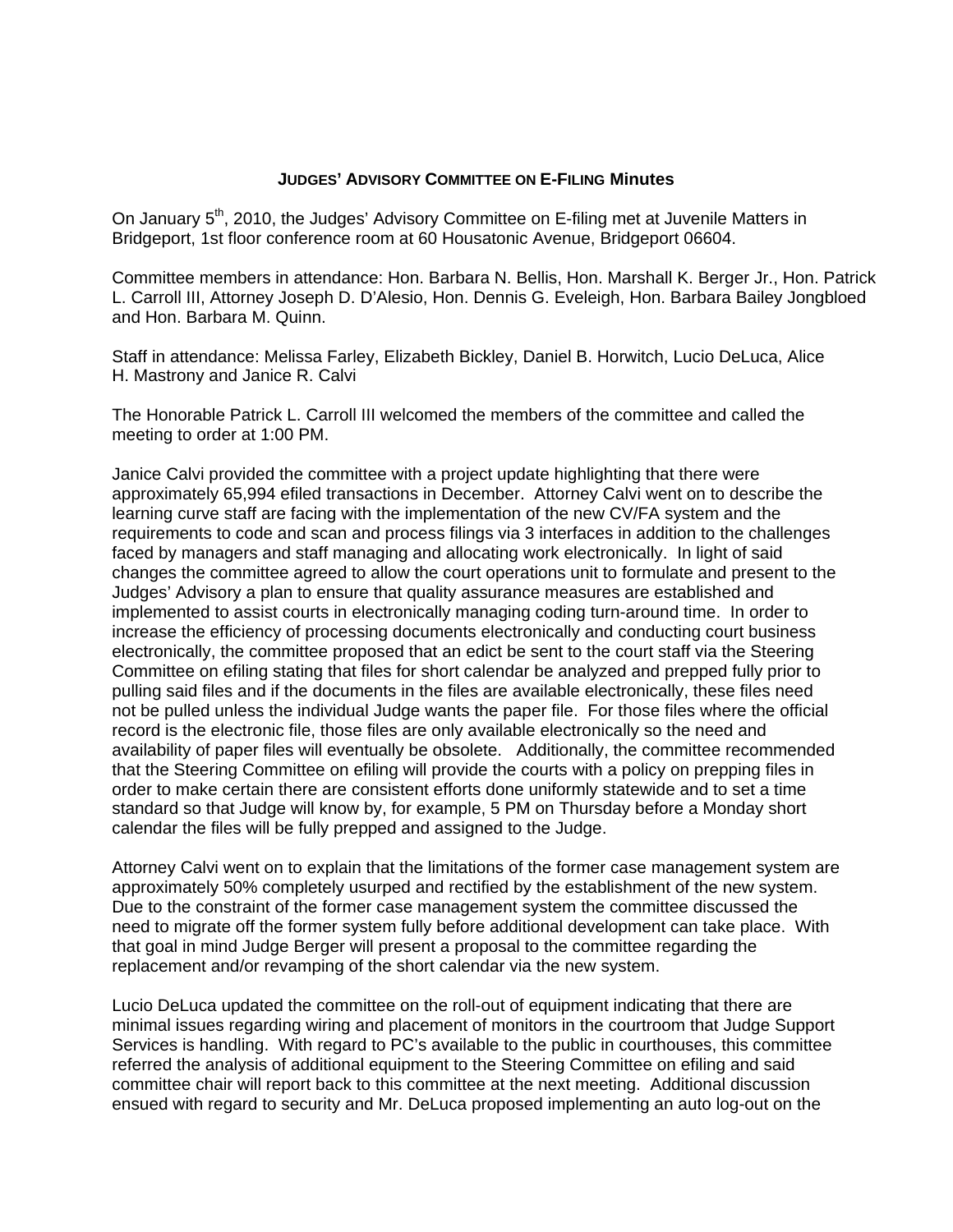courtroom PCs and Judges' laptops which will take effect after 1 hour of inactivity. The committee unanimously agreed with this proposal and further asked that security be emphasized in training of Judges and staff. Mr. DeLuca went on to discuss an issue with extended weekend support when the system is down, the committee referred all support issues to the Steering Committee on efiling and said committee chair will present a proposal regarding support, notification of system failures and extended support coverage to this committee at the next meeting.

The Honorable Barbara N. Bellis briefly described the training for Judges that went into the paperless courtroom implementation. Judge Bellis informed the committee that there was 100% participation in training which was a direct correlation to the 100% integration of electronic orders on the civil matters. Janice Calvi went on to describe the effort put into getting staff training prior to and subsequent to the paperless / mandatory efiling release. Attorney Calvi expressed concern over the implementation of Q'ing and electronic management which the committee agreed to refer to the Steering Committee on efiling and said committee chair will report back to this committee at the next meeting. Attorney Alice Mastrony summarized the efforts made to training the Bar in anticipation of the mandatory efiling requirement. Said training for the Bar will be reevaluated in March. The effort set forth through the Legal Exchange program in the courts will continue to have an efiling component; however, Attorney D'Alesio noted that these programs will be the responsibility of the court staff rather then central administrators.

Ms. Elizabeth Bickley presented to the committee what efforts the Judicial Information Systems Division have in place in order to prevent data mining of court documents. Additionally, Ms. Bickley described the issues in relation to data scrubbing. Both topics will be revisited as additional information and analysis is available. The issue of cost for data downloads was discussed and the committee advised that the contract the Branch provided to sell data be revised. Furthermore, legal services will analyze the need for revised legislation to recoup said costs to off-set the technology needed to support said data.

The committee went on to discuss the availability of documents and electronic files publically via the Internet outside of court facilities, i.e. remotely by the public and the committee unanimously agreed that until such time as P.B. § 4-7 which has taken affect as of 1/1/2010 is fully incorporated into the civil practice and personally identifiable information no longer appears in electronically filed documents, the public access to the electronic file will be limited to viewing electronic documents in courthouse facilities. With that being said, the committee agreed that they will revisit the issue of opening up access remotely in 6 months. The committee was pleased with the fact that for now anyone can come to any JD court location and on the public PCs can access any electronic documents in any file in any courthouse, i.e. a person can come to Hartford and see Stamford's files if the documents in those files are electronic. This access has been created by IP address as identified in each Judicial District (JD) thus the issue of extending internal access to other divisions / units beyond court operations is moot in light of the fact that as long as a judicial employee utilizes a judicial computer in the JD location they have access to the electronic documents. And if additional access is needed those individuals as well as the public must see the clerk for the official record if that file is not fully electronically available.

Judge Bellis and Attorney Horwitch presented the new language added to the appearance form which gives the filer the option to accept certification via email in accordance with P.B. § 10-13. In response to feedback from the Bar with regard to emailed certification, a discuss ensued regarding the possibility of emailed notice from the Branch, the committee unanimously agreed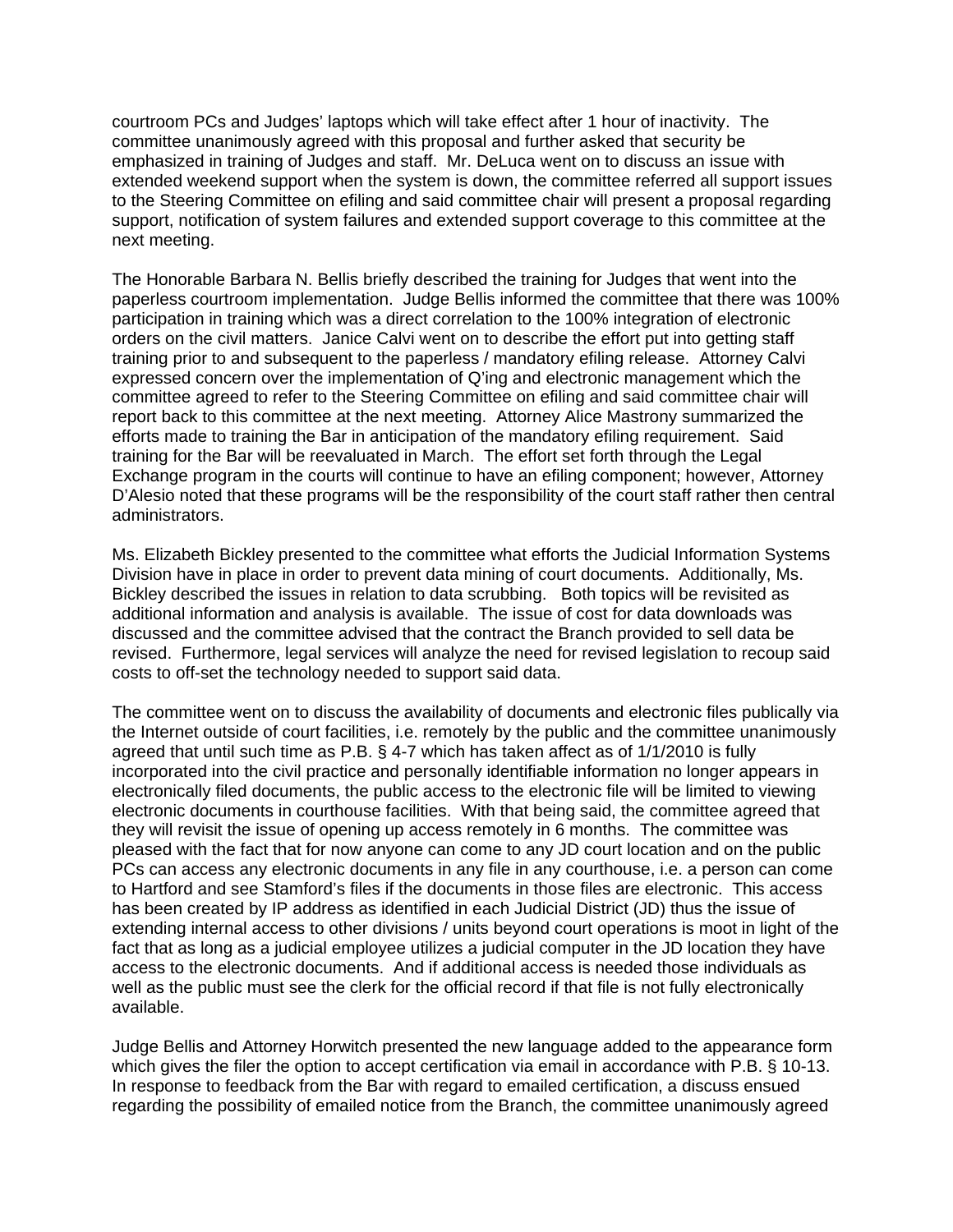that the Branch will not email notices because of the huge structural change this option poses on the system as well as the resources needed to support such a system. Instead, the Branch will in the not so distant future, build upon the existing structure in place which delivers notice of short calendar matters to the logged in juris number. The same concept will be the core of building the "secure server" notification system to accommodate all notices sent from the Branch.

Judge Bellis and Judge Berger opened a discussion with regard to Judges order entry and staff scheduling matters, the committee advised that additional information be sent out to the Judges regarding the options available and staff be notified of the changes. Judge Bellis went on to discuss additional changes scheduled for the Judges' interface to the system. Additionally, both Judges Berger and Bellis expressed concerns over P.B. § 17-20 et al motions which authorize the clerk to grant defaults and in light of the efficiency the efiling system has created the turn around time for said motions being granted must be standardized and a policy must be sent to the courts advising them accordingly. The committee advised that a policy be developed and implemented by the Steering Committee on efiling. Further, the Judges' advisory via legal services will propose a rule change to the Rules Committee asking for a 7 day hold for judgments in accordance with P.B. § 17-20 et al motions.

Next, Judge Bellis asked that Attorney Calvi present the issue presented to them regarding the non-uniform procedure for scheduling Complex Litigation cases. Since the manner of scheduling requires some additional programming in order to get that information on the Internet site, the committee asked that Judges Berger and Eveleigh propose a uniform scheduling policy following the model used in Stamford's Complex Litigation office.

Attorney Horwitch reported back to this committee that a package of rule changes would be presented to the Rules Committee reflective of the mandate to electronically file and with consideration of the management of the paperless file and the official record being paperless.

Attorney Joe D'Alesio presented a plan to the committee in order to stabilize the project. Mr. D'Alesio described the committees who collaborated on the project in 2003 and concluded that the same commitment must be reestablished in order to sustain progress of this enormous undertaking. The first step as described by Joe would be the creation of a Steering Committee whose first task will be to create a support mechanism to support the external users of the system and consider extended hours for said support. This committee will also be charged with establishing and implementing policy and protocol regarding the electronic file with special consideration for the training and support of the new role as electronic managers in the courts. The Steering Committee will report out at the next meeting regarding their status and progress.

Judge Carroll updated the committee regarding the workgroup established to propose resolutions to the unique electronic filing needs expressed by the Administrative Appeals section of the Bar. At this time the workgroup proposed a moratorium for the electronic filing of the return of record which this committee unanimously endorsed.

Lastly, Judge Berger briefly described the generational issues faced by the Judiciary with the implementation of the electronic file. The committee proposed that additional training be offered to assist in the transition to the electronic order process.

The committee tabled the following issues for the next meeting and asked that the newly established Steering Committee report back to this committee and propose solutions for: